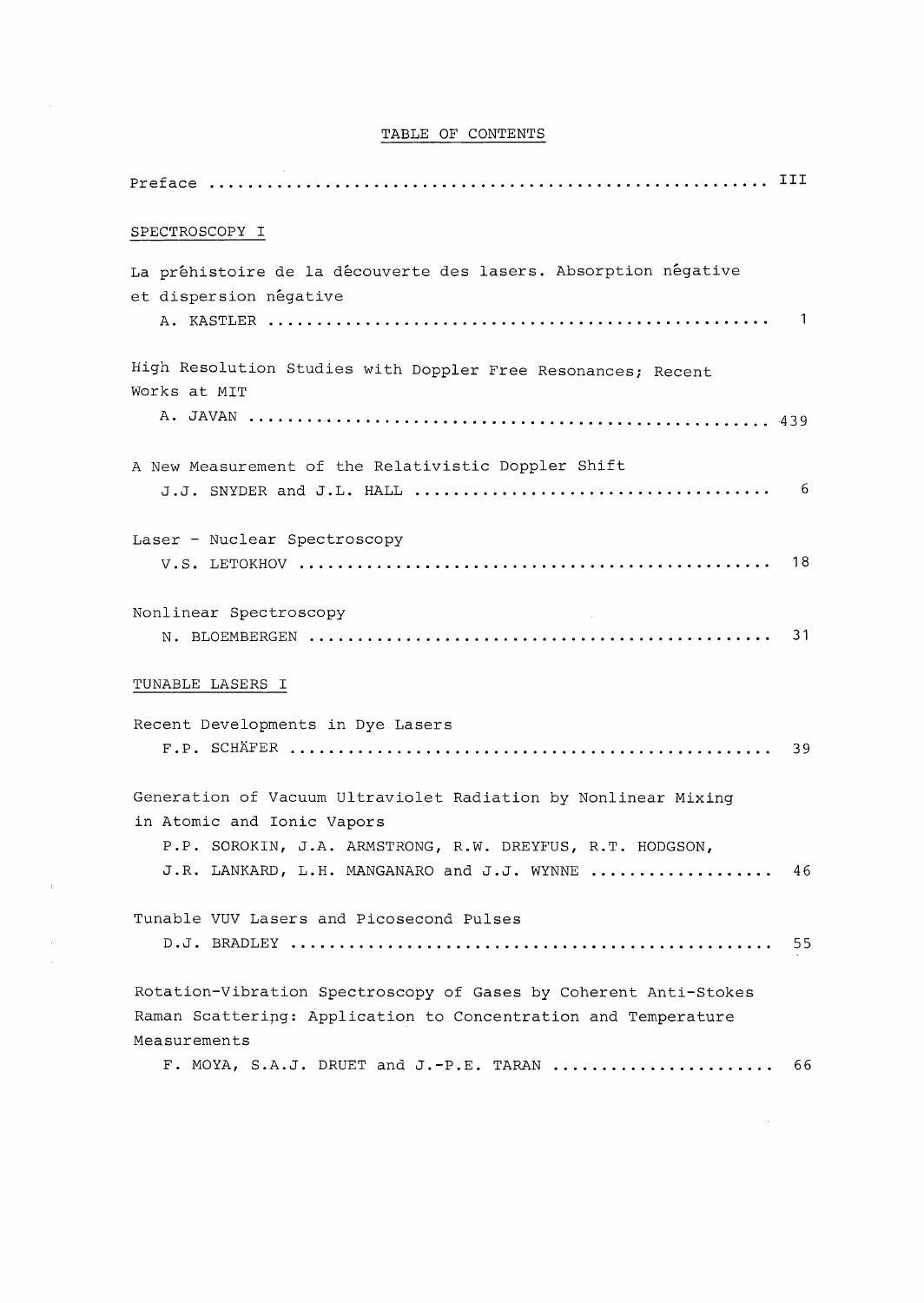| Stratospheric Studies Using Tunable Laser Spectroscopy                                                                                                              |    |
|---------------------------------------------------------------------------------------------------------------------------------------------------------------------|----|
| SPECTROSCOPY II                                                                                                                                                     |    |
| Spectroscopy with Spin-Flip Raman Lasers: Mode Properties and<br>External Cavity Operation                                                                          | 79 |
| New Laser Measurement Techniques for Excited Electronic States<br>of Diatomic Molecules                                                                             |    |
| R.E. DRULLINGER, M.M. HESSEL and E.W. SMITH                                                                                                                         | 91 |
| Excimer and Energy Transfer Lasers                                                                                                                                  |    |
| Laser Fluorimetry                                                                                                                                                   |    |
| Selective Photochemistry in an Intense Infrared Field<br>R.V. AMBARTZUMIAN, N.V. CHEKALIN, Yu.A. GOROKHOV,<br>V.S. LETOKHOV, G.N. MAKAROV and E.A. RYABOV  121      |    |
| Laser Magnetic Resonance (LMR) Spectroscopy of Gaseous<br>Free Radicals                                                                                             |    |
| SPECTROSCOPY III                                                                                                                                                    |    |
| High Resolution Laser Spectroscopy of the D-Lines of on-Line<br>Produced Radioactive Sodium Isotopes<br>H.T. DUONG, G. HUBER, P. JACQUINOT, P. JUNCAR, R. KLAPISCH, |    |
| S. LIBERMAN, J. PINARD, C. THIBAULT and J.L. VIALLE  144                                                                                                            |    |
| Comparison of Saturation and Two-Photon Resonances                                                                                                                  |    |
| High Resolution Two-Photon Spectroscopy                                                                                                                             |    |

Optically Induced Atomic Energy Level Shifts and Two-Photon Spectroscopy  $\sim$   $\sim$ J.E. BJORKHOLM and P.F. LIAO 176

 $\sim 10$ 

 $\frac{1}{\sqrt{2}}$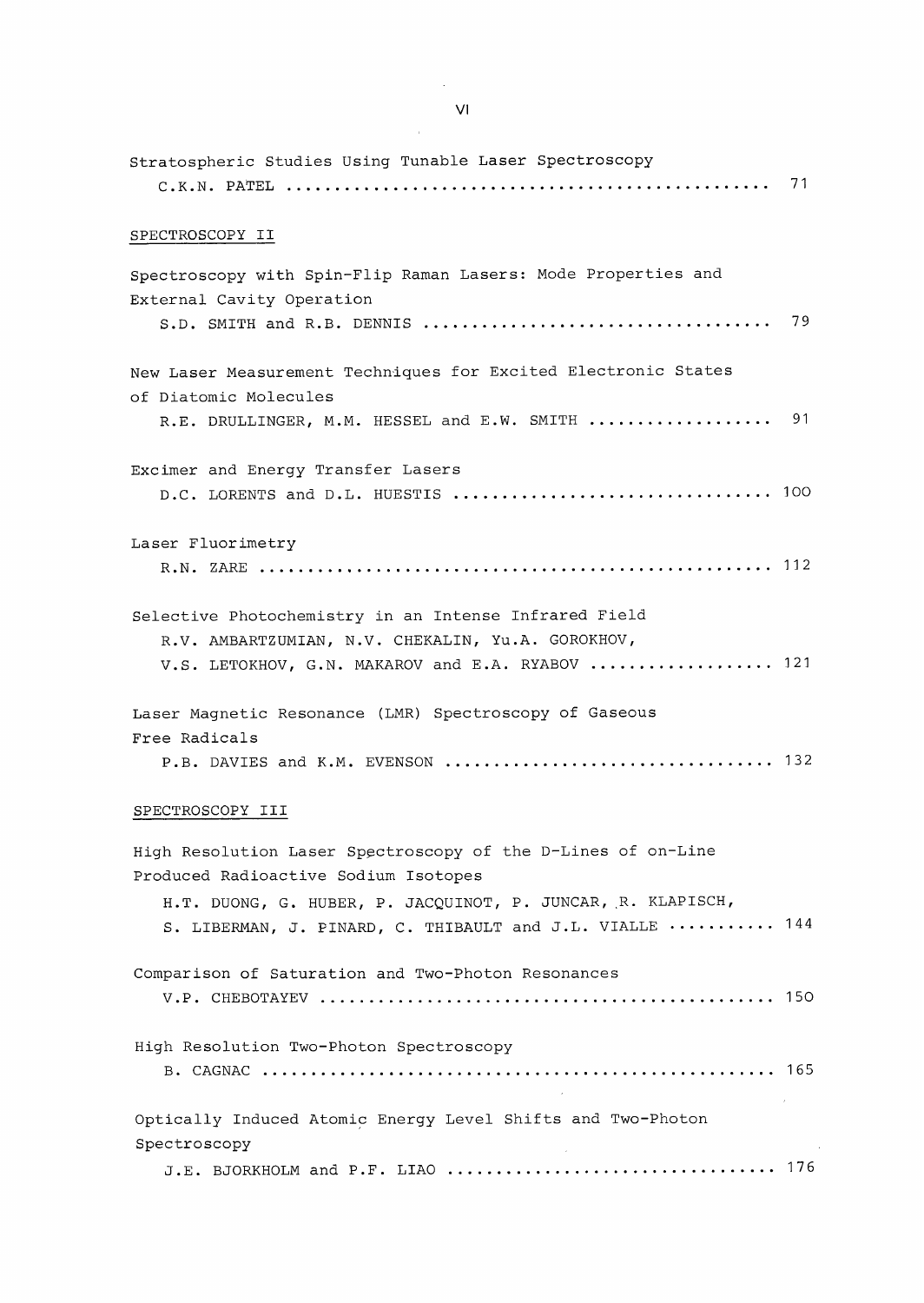| Infrared Laser Stark Spectroscopy                                                                                                                              |  |
|----------------------------------------------------------------------------------------------------------------------------------------------------------------|--|
| TUNABLE LASERS II                                                                                                                                              |  |
| Recent Advances in Tunable Infrared Lasers                                                                                                                     |  |
| A Broadly Tunable IR Source<br>R.L. BYER, R.L. HERBST and R.N. FLEMING  207                                                                                    |  |
| Broadly Tunable Lasers Using Color Centers                                                                                                                     |  |
| The Oxygen Auroral Transition Laser System Excited by<br>Collisional and Photolytic Energy Transfer<br>J.R. MURRAY, H.T. POWELL and C.K. RHODES  239           |  |
| Synchronous Mode-Locked Dye Lasers for Picosecond Spectroscopy<br>and Nonlinear Mixing                                                                         |  |
| LASER ISOTOPE SEPARATION                                                                                                                                       |  |
| Photochemistry and Isotope Separation in Formaldehyde<br>A.P. BARONAVSKI, J.H. CLARK, Y. HAAS, P.L. HOUSTON and                                                |  |
| Separation of Uranium Isotopes by Selective Photoionization<br>B.B. SNAVELY, R.W. SOLARZ and S.A. TUCCIO  268                                                  |  |
| Laser Isotope Separation<br>$\lambda$ and $\lambda$                                                                                                            |  |
| Isotopic Enrichment in Laser Photochemistry<br>R.D. DESLATTES, M. LAMOTTE, H.J. DEWEY, R.A. KELLER,<br>S.M. FREUND, J.J. RITTER, W. BRAUN and M.J. KURYLO  296 |  |
| Laser Chemistry<br>A.N. ORAEVSKY and A.V. PANKRATOV  304                                                                                                       |  |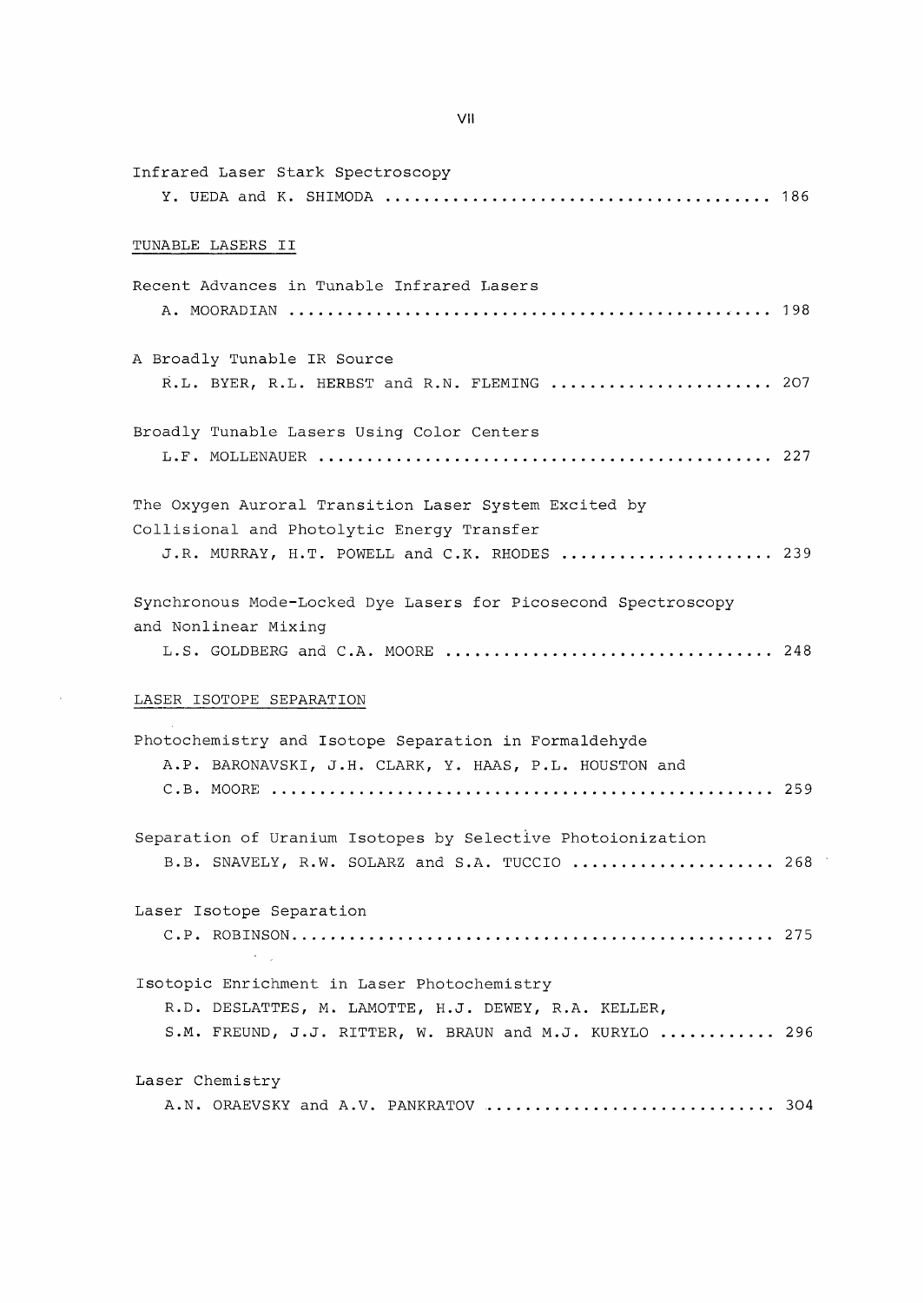## SPECTROSCOPY IV

| Atoms in Strong Resonant Fields, Spectral Distribution of the<br>Fluorescent Light                     |  |
|--------------------------------------------------------------------------------------------------------|--|
|                                                                                                        |  |
| Perturbed Fluorescence Spectroscopy                                                                    |  |
| Laser Spectroscopy of Small Molecules                                                                  |  |
| Atomic Fluorescence Induced by Monochromatic Excitation                                                |  |
| On the $2P_{2/3} - 2S_{1/2}$ Energy Difference in Very Light Muonic Systems                            |  |
| SPECTROSCOPY V                                                                                         |  |
| Ultrafast Vibrational Relaxation and Energy Transfer in Liquids                                        |  |
| Studies of Chemical and Physical Processes with Picosecond<br>Lasers                                   |  |
|                                                                                                        |  |
| Time Resolved Spectroscopy with Sub-Picosecond Optical Pulses                                          |  |
| Quantum Electrodynamic Calculation of Quantum Beats in a<br>Spontaneously Radiating Three Level System |  |
| Collision Induced Optical Double Resonance                                                             |  |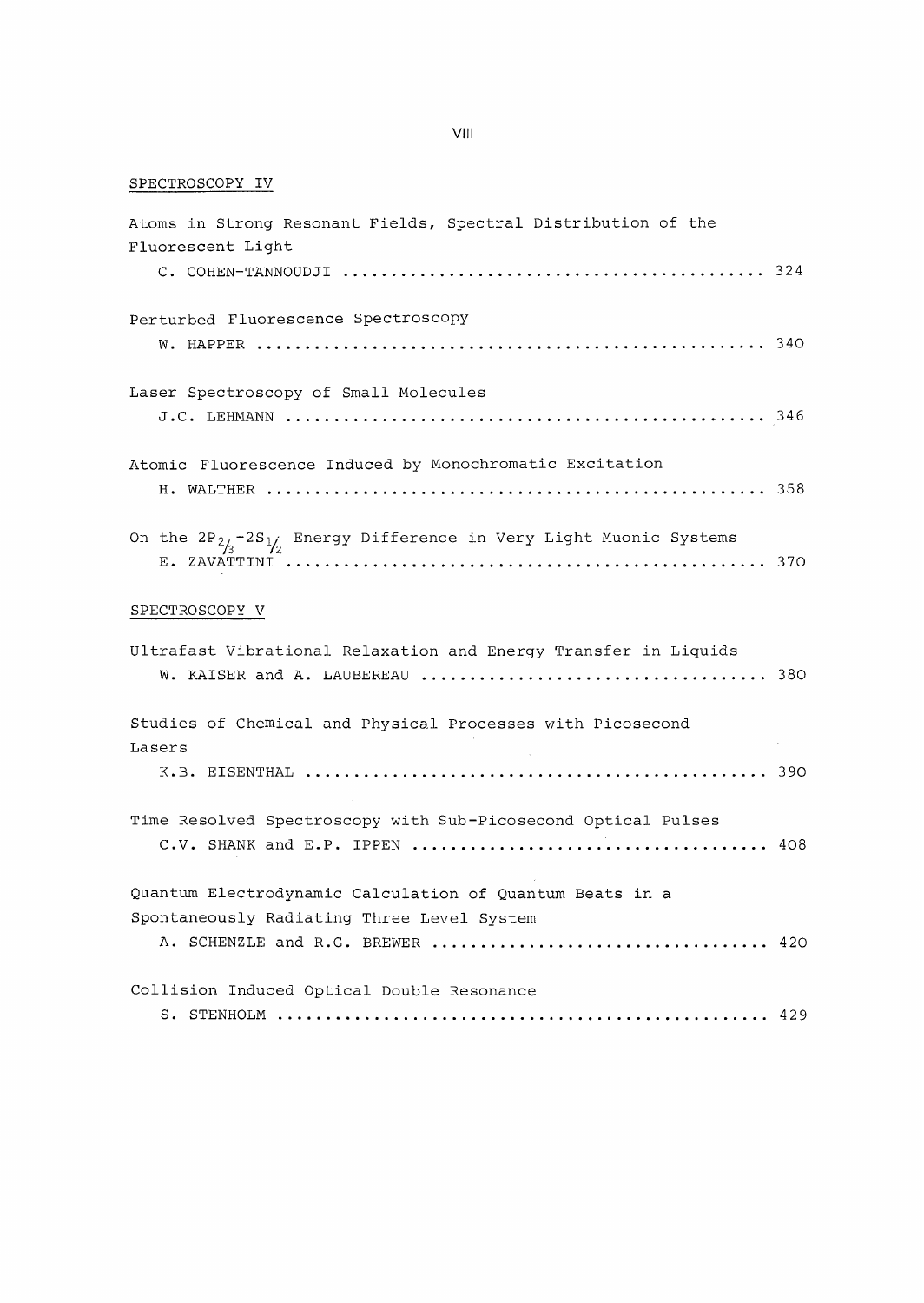## TITLES AND ABSTRACTS OF POST-DEADLINE PAPERS

| Some Comments on the Dissociation of Polyatomic Molecules<br>by Intense 10.6µm Radiation                                    |     |
|-----------------------------------------------------------------------------------------------------------------------------|-----|
|                                                                                                                             |     |
| Excitation of Highly Forbidden Transitions by Tunable Lasers<br>and Search for Parity Violation Induced by Neutral Currents |     |
|                                                                                                                             |     |
| Collisional Angular Momentum Mixing in Rydberg States of Sodium<br>T.F. GALLAGHER, S.A. EDELSTEIN and R.M. HILL  451        |     |
| Spectroscopy of Highly Excited s and d States of Potassium by<br>Two Photon Absorption                                      |     |
| M.D. LEVENSON, C.D. HARPER and G.L. EESLEY  452                                                                             |     |
| High-Resolution, Two-Photon Absorption Spectroscopy of Highly-<br>Excited d States of Rb Atoms                              |     |
|                                                                                                                             |     |
| Two-Photon Molecular Electronic Spectroscopy in the Gas Phase<br>L. WUNSCH, H.J. NEUSSER and E.W. SCHLAG                    | 453 |
| Two-Photon Laser Isotope Separation of Atomic Uranium -                                                                     |     |
| Spectroscopic Studies, Excited State Lifetimes, and Photo-<br>ionization Cross Sections                                     |     |
| G.S. JANES, I. ITZKAN, C.T. PIKE, R.H. LEVY and L. LEVIN  454                                                               |     |
| Isotope Separation in the Solid State                                                                                       |     |
| D.S. KING and R.M. HOCHSTRASSER                                                                                             | 456 |
| Saturated Dispersion by Laser Beam Deviation in a Saturated<br>Medium                                                       |     |
|                                                                                                                             |     |
| Progress in Saturated Dispersion Spectroscopy of Iodine<br>C. BORDÉ, G. CAMY and B. DECOMPS<br>.                            | 458 |
| Magnetic Octupole Interaction in $I_2$<br>K.H. CASLETON, L.A. HACKEL and S. EZEKIEL 458                                     |     |